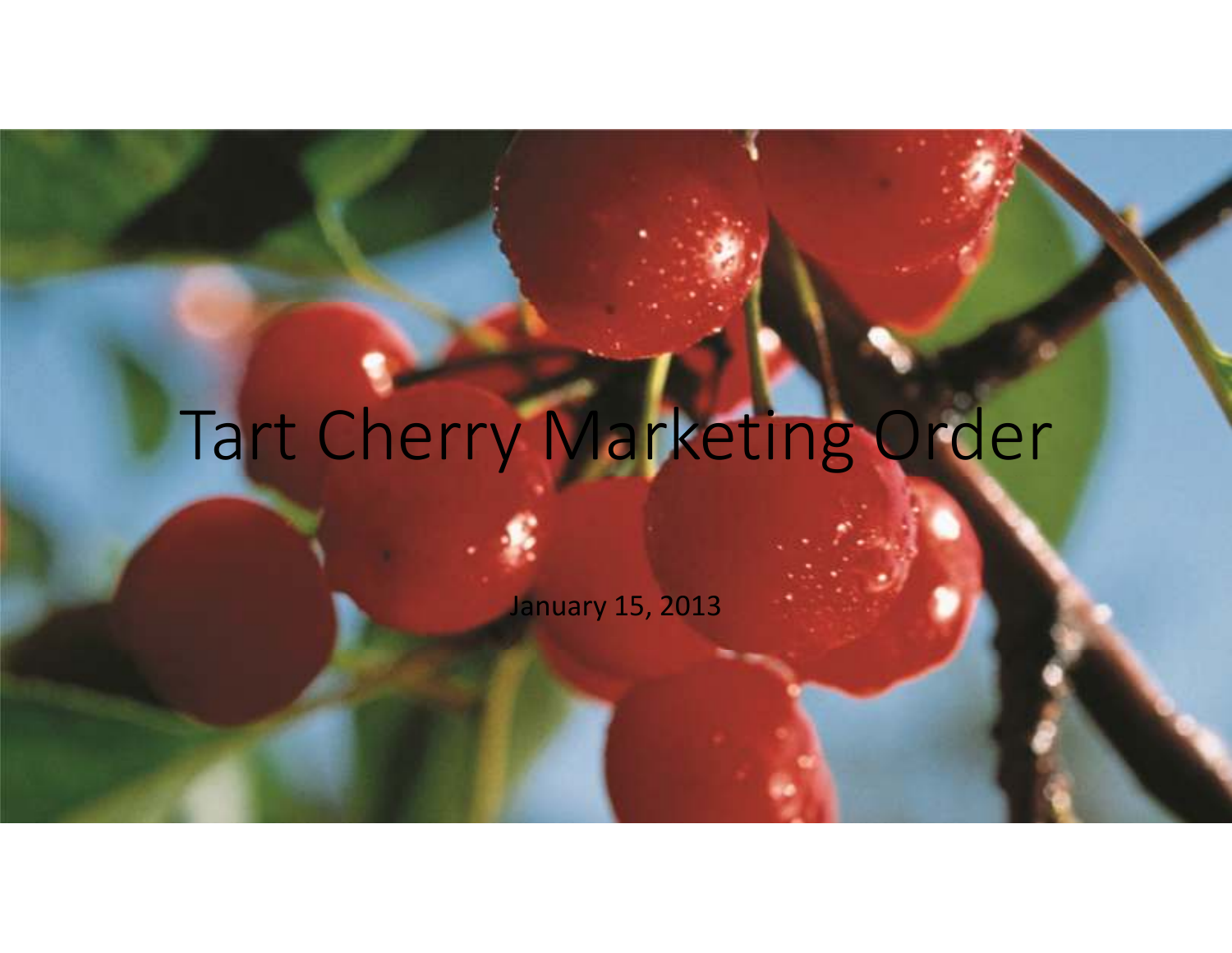### Tart Cherry Marketing Order

- The Early Years 1997 <sup>2006</sup>
- The Years of Change 2007 <sup>2012</sup>
- Observations/Comments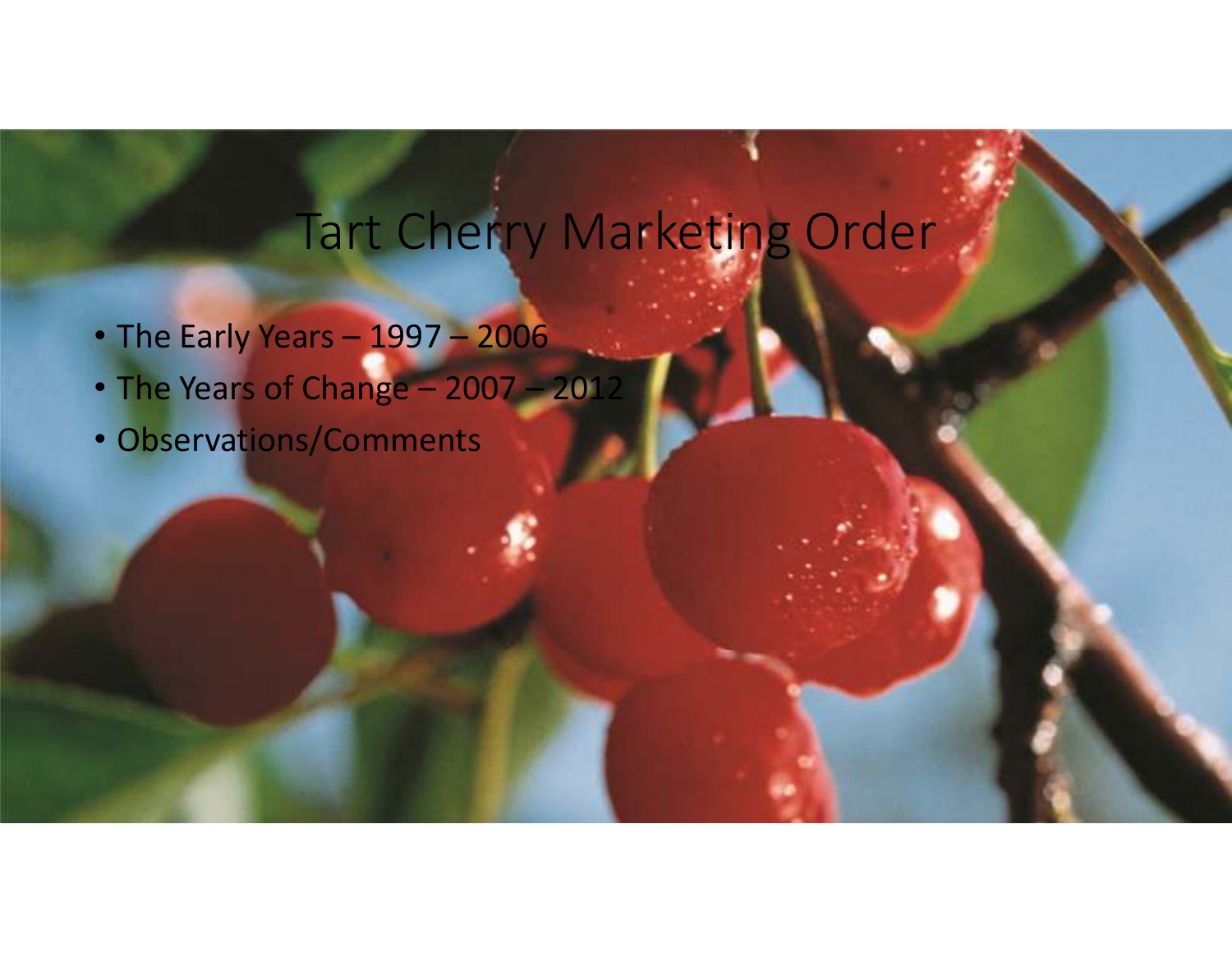### Tart Cherry Marketing Order History

### • Period from 1997 – <sup>2006</sup>

- CIAB regulated volume only
- Initial regulation viewed as supportive to Industry
- 2002 crop failure resulted in significant sales reductions
- Recapturing sales after 2002 was slow
- Traditional desert products 'lost' favor with consumers LOW CARB Diets •
- Dried and Juice products viewed as 'secondary ' products
- USDA expanded purchases to include dried products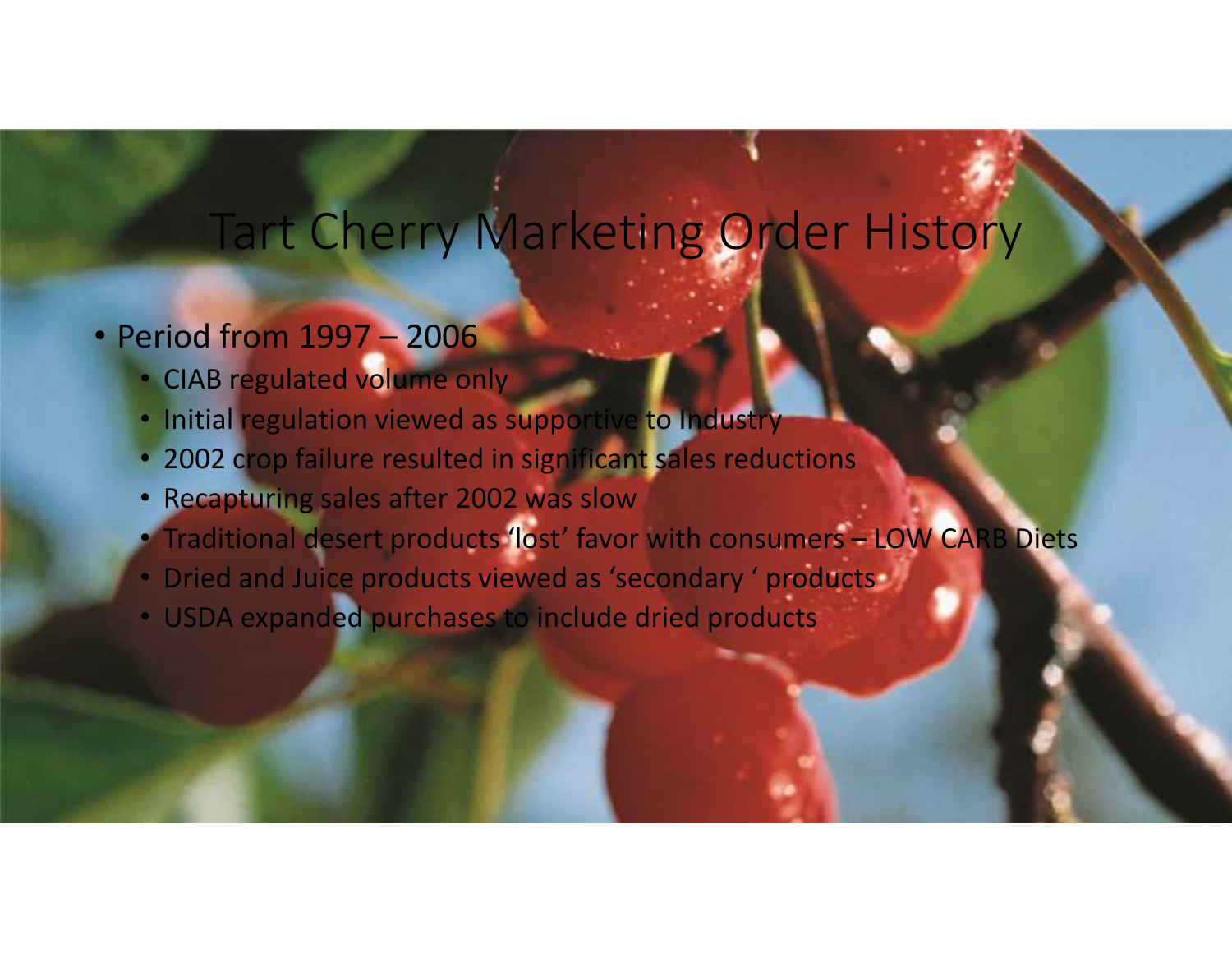### Tart Cherry Marketing Order History

### • Period 2007 – <sup>2012</sup>

- •CIAB/CMI instituted National Promotion Program
	- National Promotion focused on Dried and Juice Products
- CIAB continued to regulate volume
	- Regulation based on 'Domestic Sales', Credits issued for new markets/products
	- USDA purchases continued as 'Purchases from Reserve'
- By 2010 significant Industry distress
	- Total Sales were increasing, crop size was unchanged but regulation was not being reduced
	- The 2010 and 2011 crop was less than total sales yet there was a regulation
	- USDA unhappy with level of regulation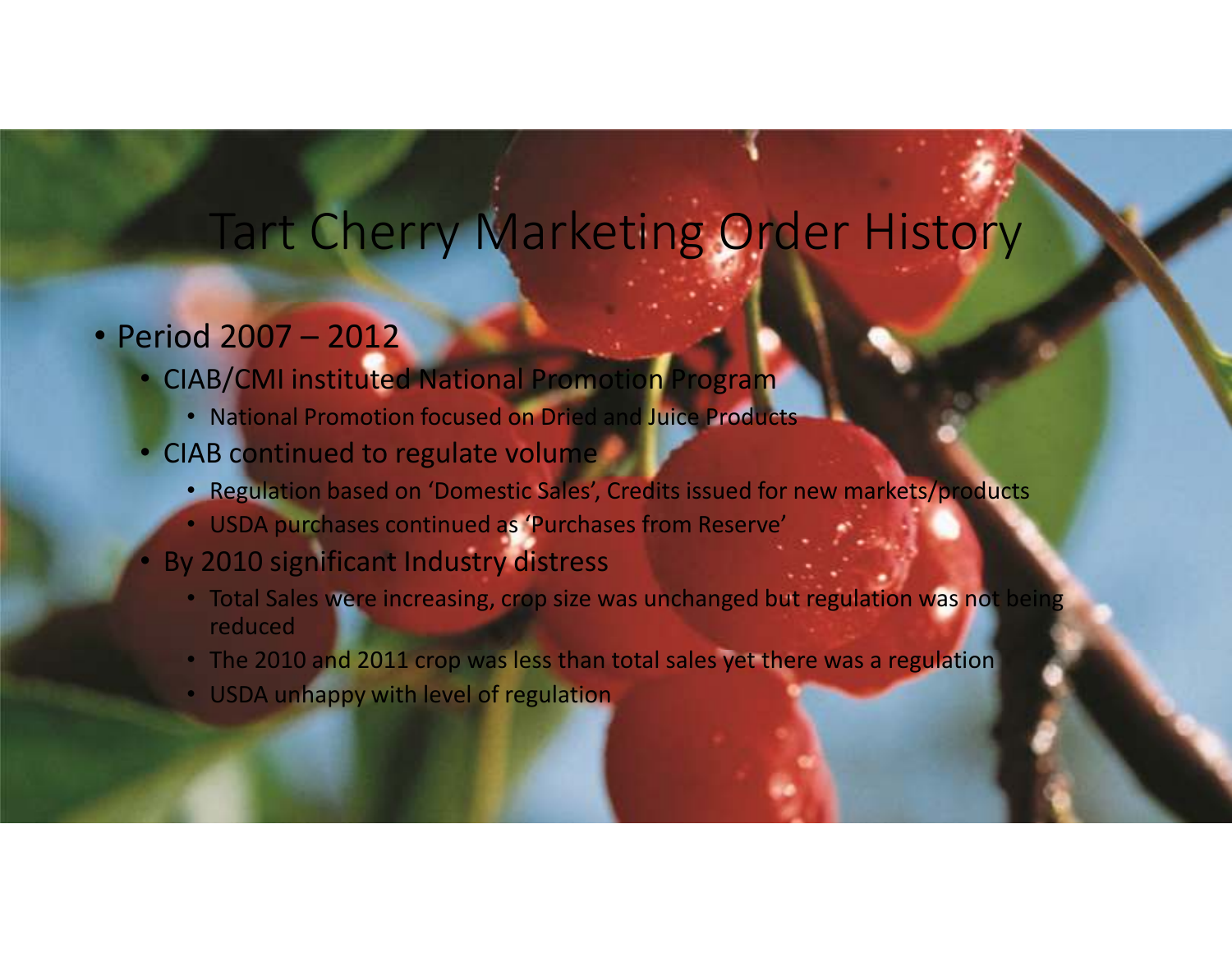### Tart Cherry Marketing Order History

- 2010 CIAB commissioned an Industry Wide 'Task Force' to address industry issues – Task Force was not limited to CIAB board members GOAL – REDUCE THE LEVEL OF RESTRICTION
- Results:
	- •CIAB adopted several changes to the regulation process
		- Reduction in Restricted Volume
		- Equalize 'Value' of grower and handler diversion credits
		- Increase size of Primary Reserve Pool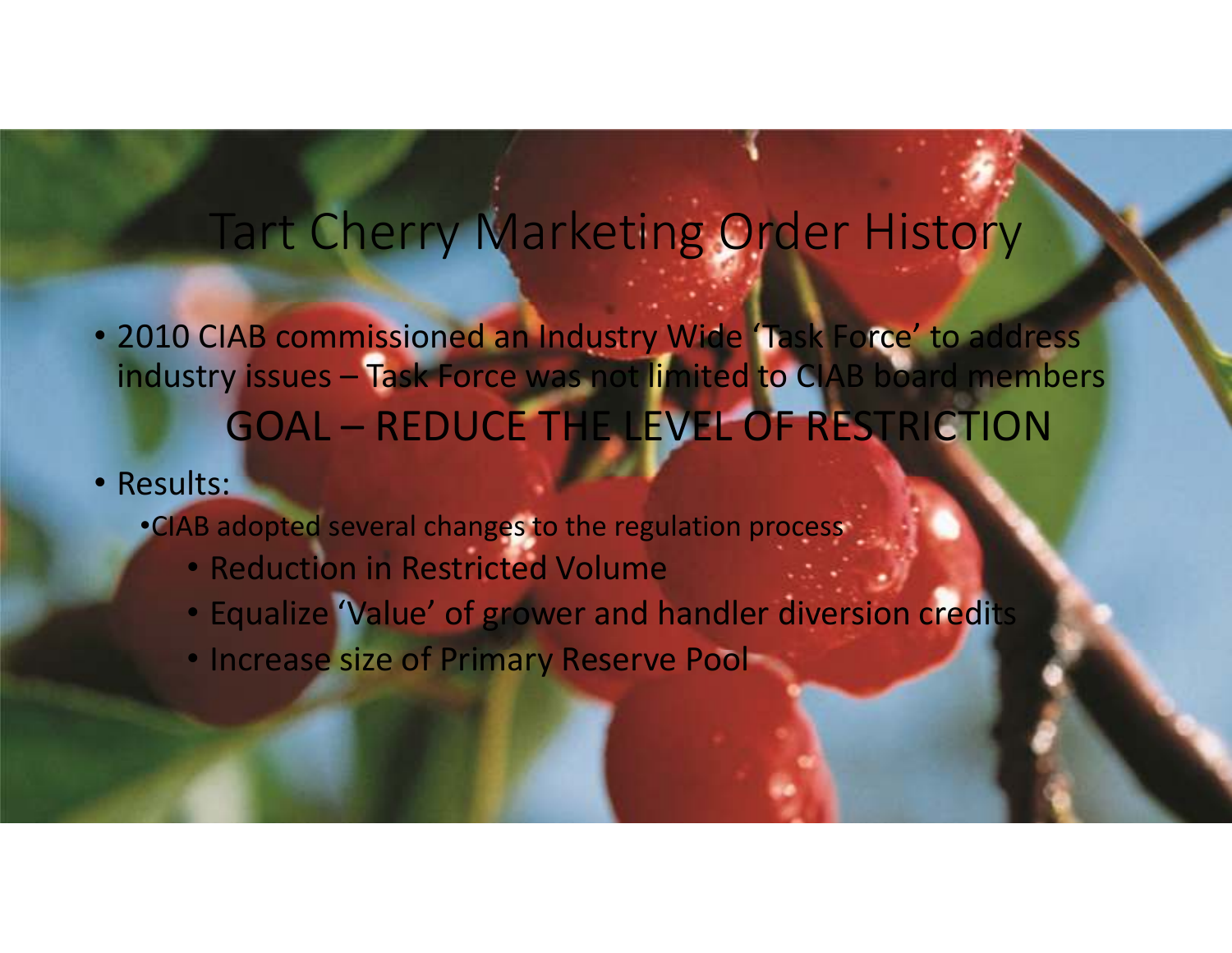## 2011/2012 Changes to Marketing Order

- Reduced Regulation
	- USDA sales are part of normal sales no longer from reserve
	- Market expansion activities reduced from 3 yrs. to 1 yr.
		- 1<sup>st</sup> year of activity is from reserve vs. prior 3 year
	- Planned carryover increased from 0 to 20 million pounds
		- Begins to reflect industry needs foe diverse sales activities
	- 10% Market Growth included in initial reserve calculation
- Grower Diversion equal in value to Handler Credits
	- Same value as Export or new product credits (actually increases restriction %)
- Primary Reserve Pool increased to 100 million pounds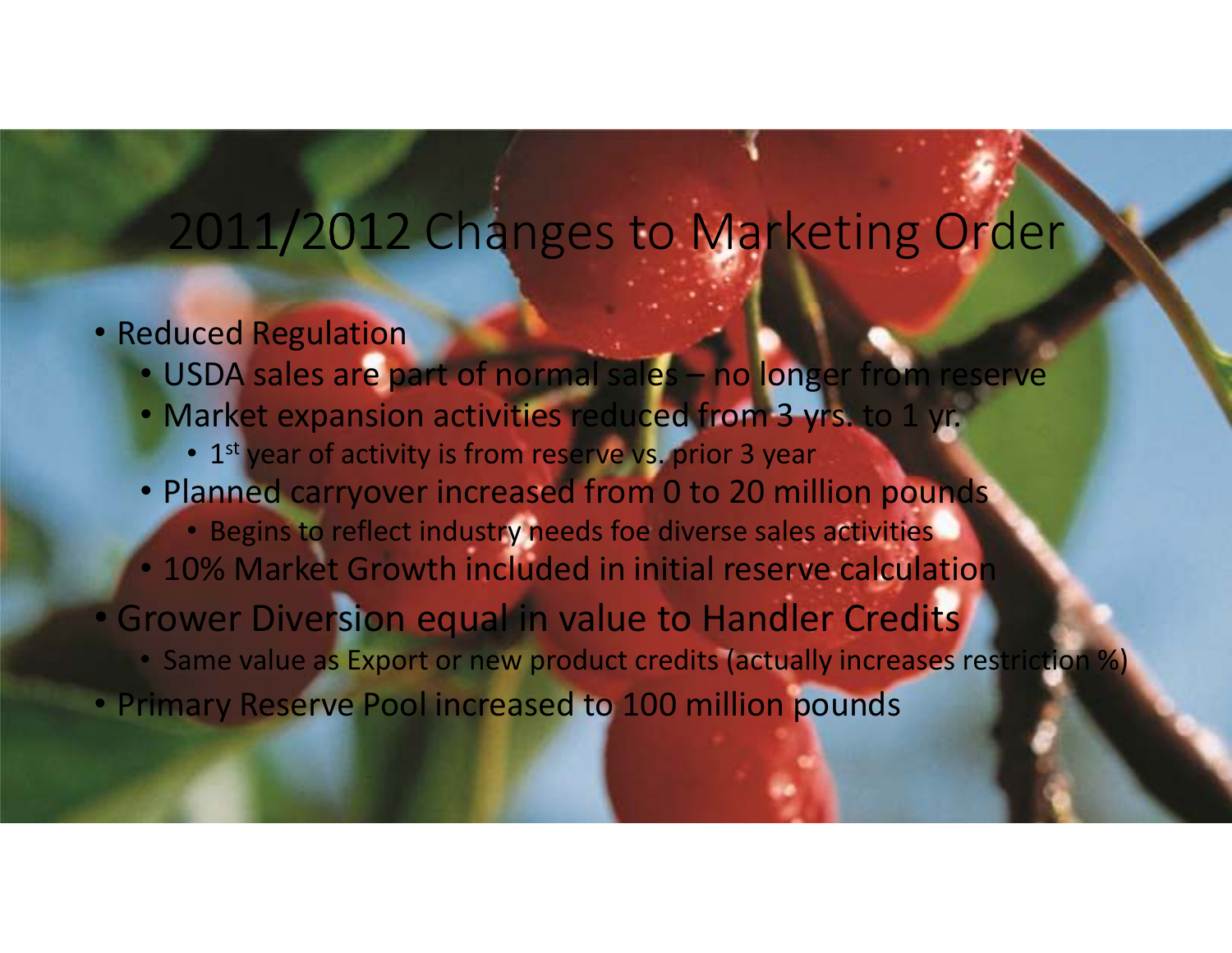### Implications of Changes

- In 2013 the calculated regulation was 5%, the CIAB recommended ZERO.
- If the changes were not made in 2012 the calculated regulation would have been 29%!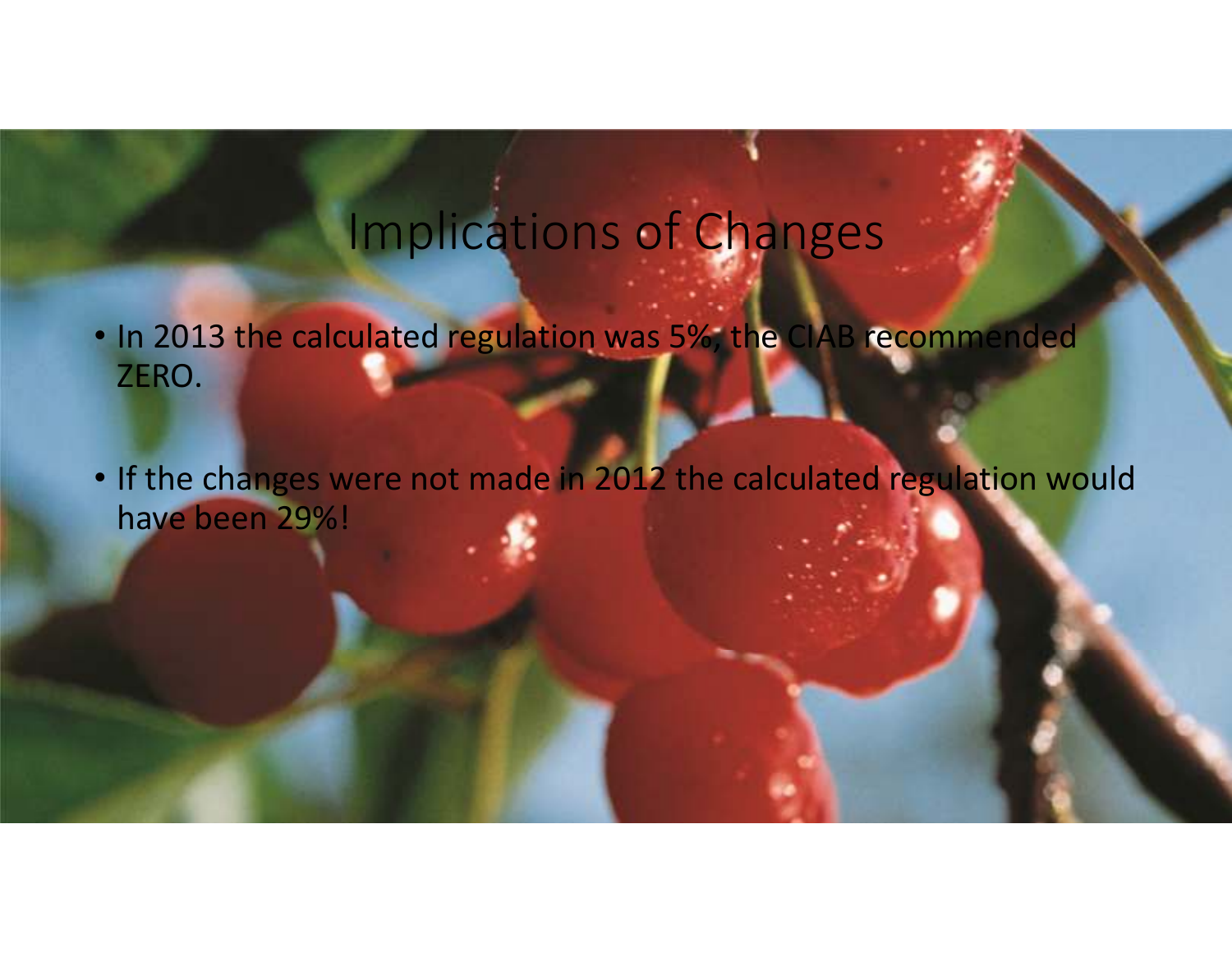### Current Tart Cherry Marketing Order

- Industry Promotion Activities are most important activity for CIAB
- Current CIAB committed to minimize restriction
	- •Example no 2013 Restriction while 'formula' suggested 5%
- •Today's Marketing Order makes more product available for sales immediately after harvest
- CIAB maintains the ability to regulate supply if inventories become burdensome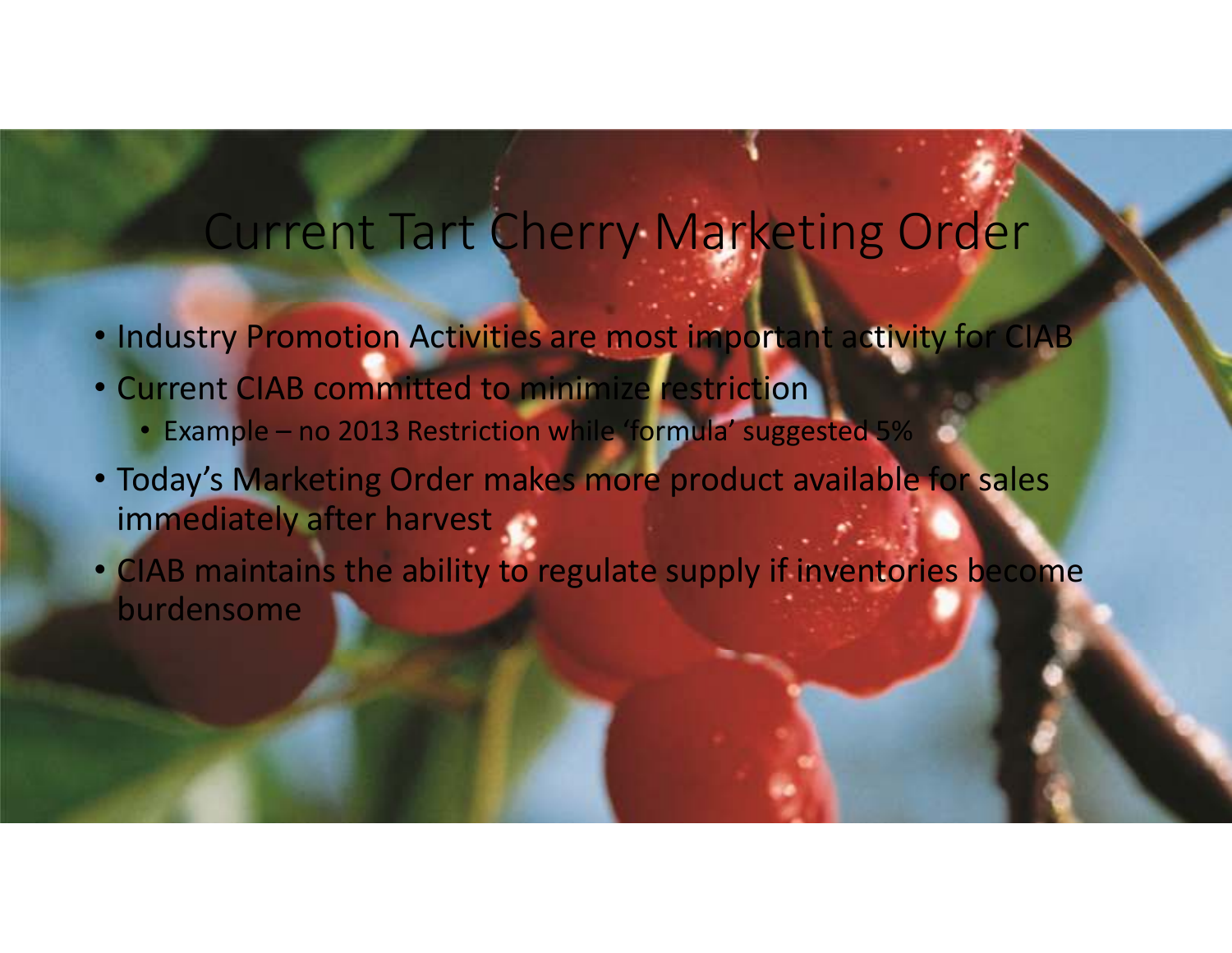### **Observations**

• The Industry has not had a national 'Brand' emerge to market tart cherries. As a result, the promotion burden has to be undertaken by the industry.

#### Consider:'Corporate' Promotion Leadership Fresh Oranges – Sunkist Cranberries – Ocean Spray Almonds – Blue DiamondGrape Juice – Welch's Industry Promotion LeadershipBlue Berries – Industry Promotion